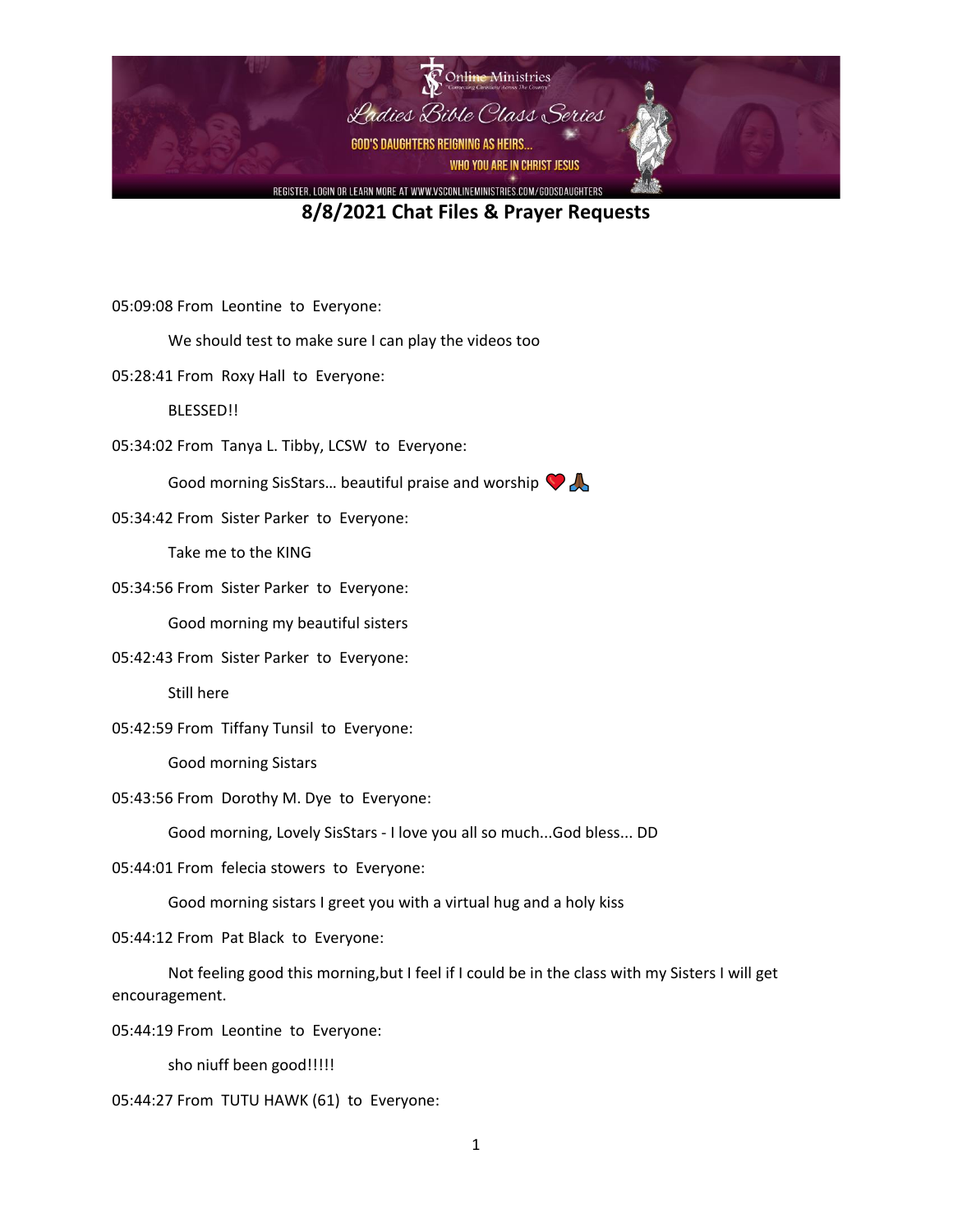

Thankful

05:44:30 From Sister Parker to Everyone:

Kept

05:44:35 From Tanya L. Tibby, LCSW to Everyone:

Deliverer

05:44:38 From Carol Walker to Everyone:

Here!

05:44:39 From Judy to Everyone:

Beyond Good!

05:44:39 From Edwina Braswell to Everyone:

Blessed

05:44:50 From felecia stowers to Everyone:

Hopeful

05:44:54 From Patricia Price to Everyone:

blessed

05:45:18 From Belinda Nelson to Everyone:

Grateful

05:46:01 From Carol Walker to Everyone:

Pray you feel better SisStar Pat Black

05:46:34 From Leontine to Everyone:

Sis Black you are being prayed for

05:47:01 From Meredith Stevenson to Everyone:

grateful

05:47:46 From Carol Walker to Everyone:

YAY Tiff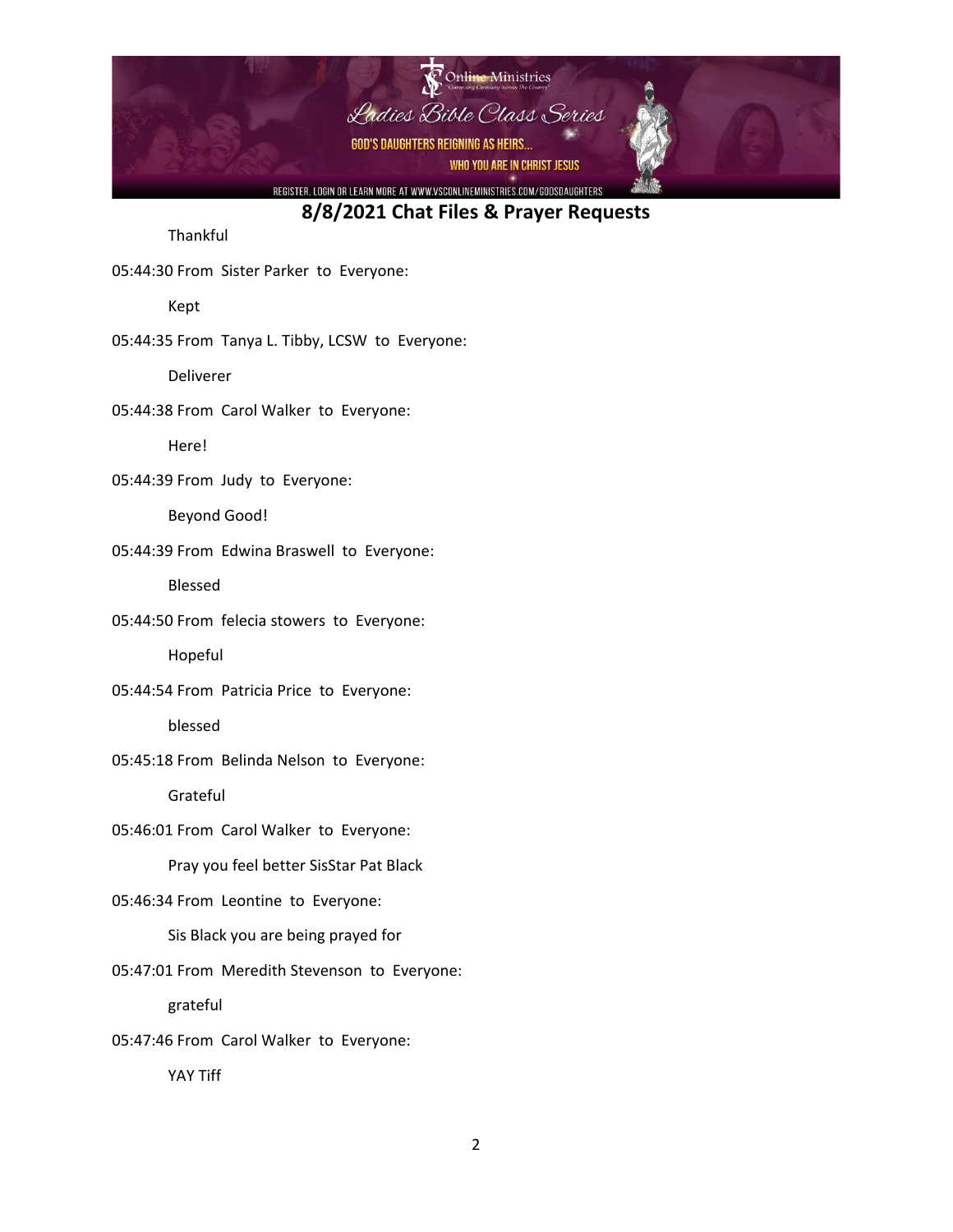

05:48:22 From Tanya L. Tibby, LCSW to Everyone:

Well done Tiffany!!

05:48:31 From Abigail Prioleau to Everyone:

Awesome

05:48:32 From Leontine to Everyone:

Look at how your light is shining - AMEN!!!!

05:48:46 From Finisha Bennett to Everyone:

congrats Tiffany & & &

05:48:50 From Sister Parker to Everyone:

Tiffany is awesome. Thanking God for her. CONGRATULATIONS FOR A JOB WELL DONE. ITS THE GOD IN YOU

05:48:51 From Terri Miller to Everyone:

Congratulations Tiffany!

05:48:57 From Edwina Braswell to Everyone:

Congratulations Tiffany.

05:49:20 From TUTU HAWK (61) to Everyone:

congrats Tiffany. Prayers for your daugther to have a successful surgery and healing.

05:49:25 From Carol Walker to Everyone:

GreatJob SisStar Tiff & Springtime~

05:49:28 From TUTU HAWK (61) to Everyone:

Prayers to Sis. Black

05:49:30 From Belinda Nelson to Everyone:

Congratulations, Tiffany!

05:49:36 From Abigail Prioleau to Everyone:

Thank you Tiff

05:49:40 From Meredith Stevenson to Everyone: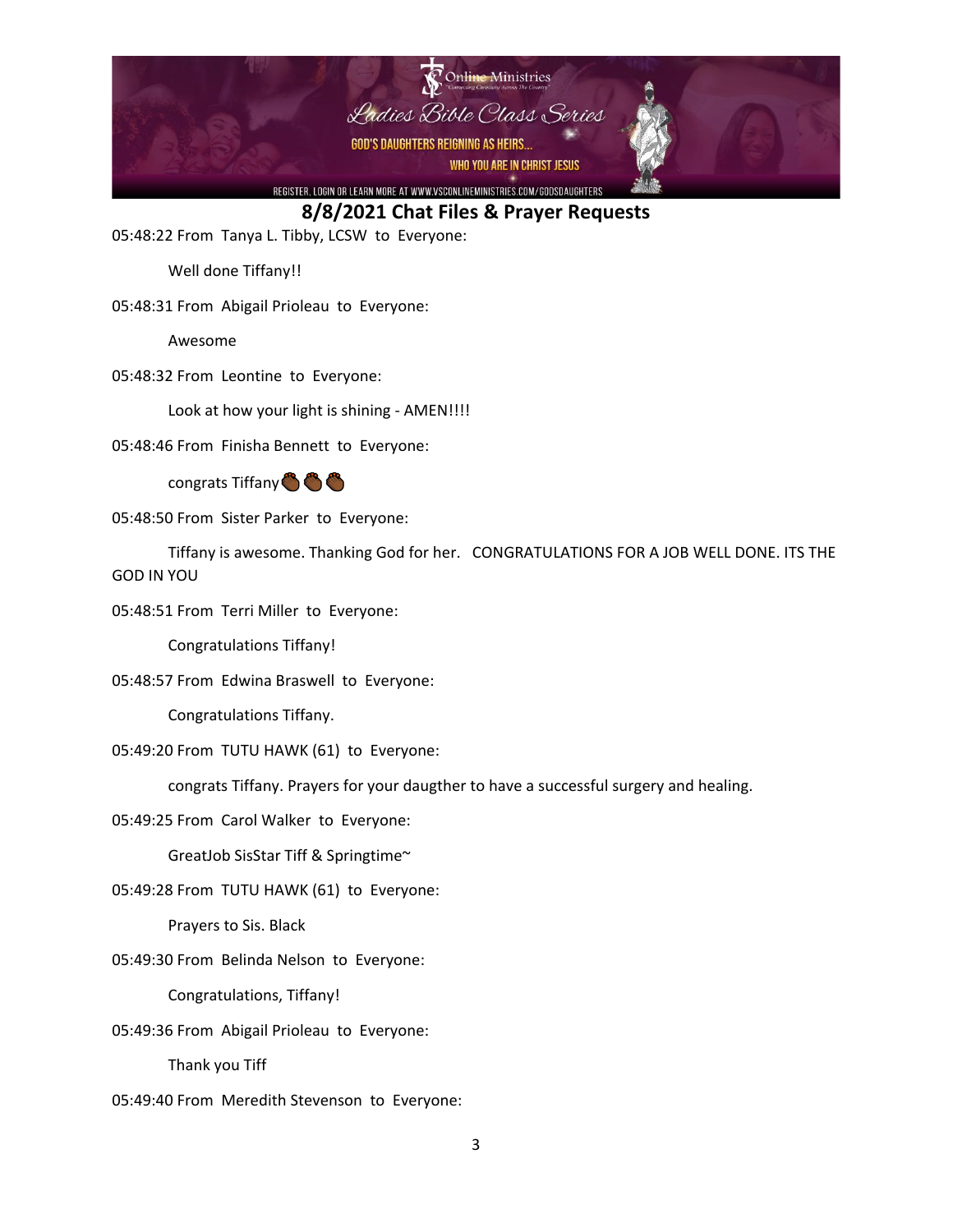

CONGRATULATIONS TIFFANY!!!! I WILL BE PRAYING FOR YOUR DAUGHTER!!!!

05:49:46 From Joyce Henderson to Everyone:

Excellent job Tiffany I will be praying for you!

05:50:04 From Edwina Braswell to Everyone:

Praying for you Sis. Black  $\bigwedge$ 

05:50:11 From Reshia J. to Everyone:

Congratulations Tiffany

05:50:44 From Pat Black to Everyone:

Congratulations Tiffany,praying for you and your family.

05:51:39 From Abigail Prioleau to Everyone:

Sending HUGS to Sis Black Love You

05:52:36 From Reshia J. to Everyone:

Praying for you Sis.. Black

05:53:33 From Alicia Patton to Everyone:

#### YESSS LORD AMEN  $\bigcirc \bigcirc$

05:53:53 From Carol Walker to Everyone:

Amen

05:54:06 From Edwina Braswell to Everyone:

Amen

05:54:29 From Leontine to Roxy Hall(Direct Message):

mute your personal phone

05:54:33 From TUTU HAWK (61) to Everyone:

background voices

06:05:42 From Theresa Simmons to Everyone:

AMEN!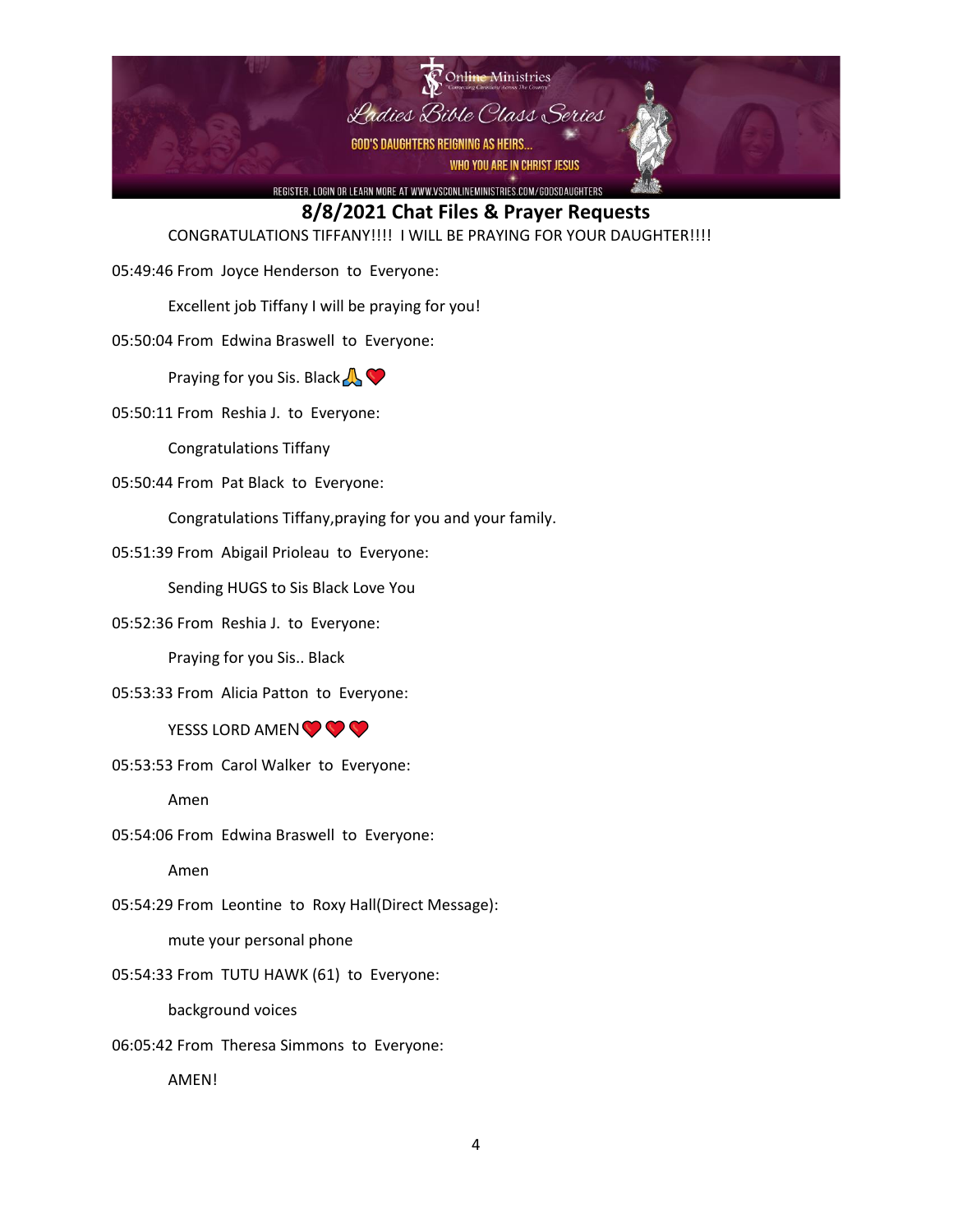

06:05:55 From Roxy Hall to Everyone:

Lord Have Mercy!

06:06:27 From Leontine to Everyone:

Always testing GOD

06:07:42 From Alicia Patton to Everyone:

#### **AMENARE**

06:07:46 From Sister Parker to Everyone:

Lol

06:07:47 From Rosemary's iPhone to Everyone:

Help us all LORD

06:07:51 From Tiffany Tunsil to Everyone:

Amen...lol

06:07:52 From Patricia Price to Everyone:

hah. love it

06:08:02 From Sister Parker to Everyone:

### 000

06:08:35 From Tanya L. Tibby, LCSW to Everyone:

Love it GP

06:09:23 From Carol Walker to Everyone:

God bless those who can't see and believe

06:09:49 From Leontine to Everyone:

#ConditionalChristianity - my my

06:10:05 From Theresa Simmons to Everyone:

Vertical relationship

06:12:27 From Deb to Everyone: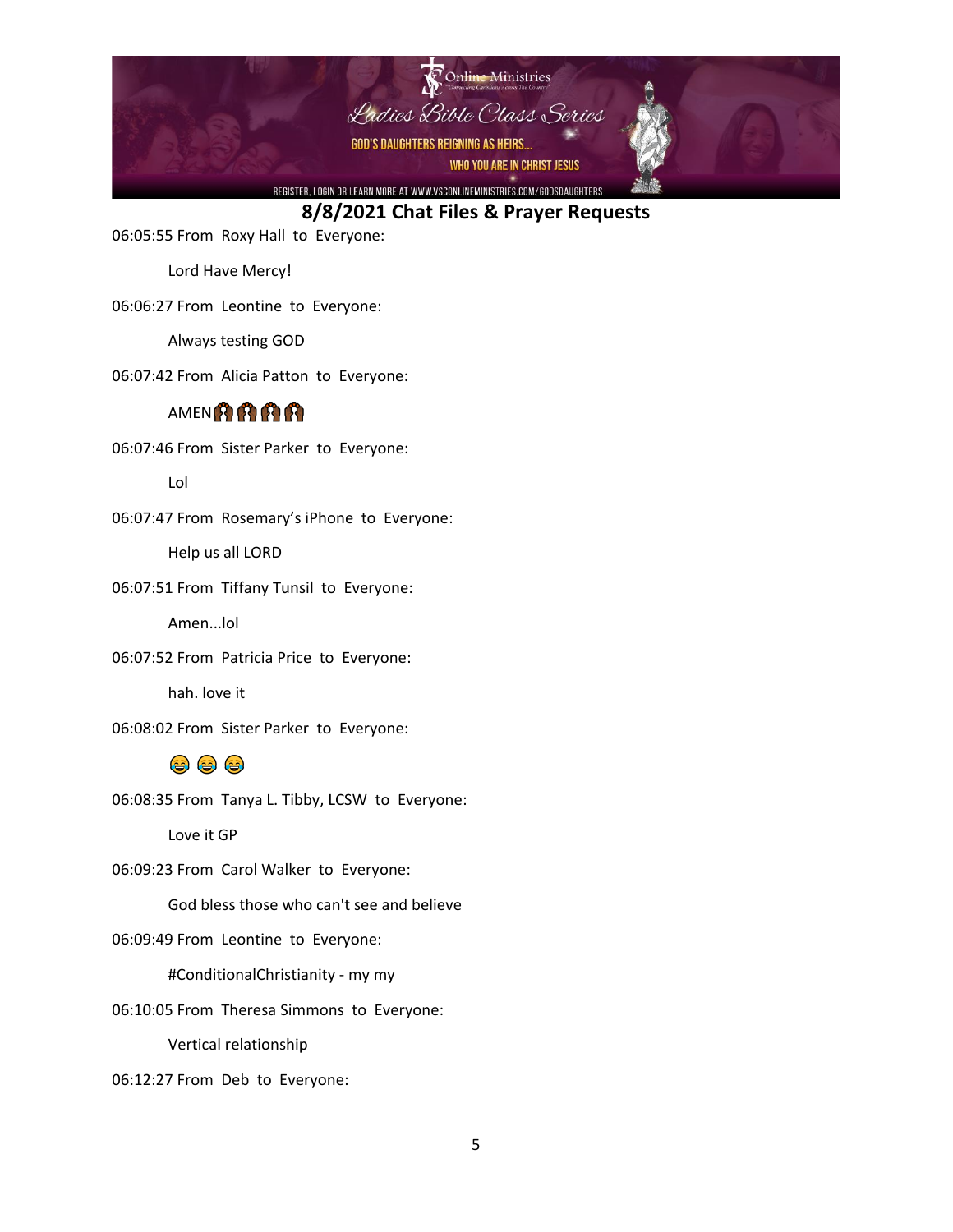

Yes safe in Christ. Teach!!!!

06:12:30 From Alicia Patton to Everyone:

AMEN PRAISE GOD<sup>2</sup>1 **A** 

06:12:33 From Pat Black to Everyone:

Yes Lord thank you!

06:12:48 From Terri Miller to Everyone:

# m

06:13:03 From Meredith Stevenson to Everyone:

LEAD ME OH GOD!!!!! PRAISE GOD!!!

06:14:09 From Tanya L. Tibby, LCSW to Everyone:

Amen

06:14:35 From Edwina Braswell to Everyone:

Amen!

06:14:37 From Carol Walker to Everyone:

Yes, Yes, Yes!

06:14:38 From Roxy Hall to Everyone:

That SisStar is On FIRE!!!!

06:14:45 From Theresa Simmons to Everyone:

YES YES

06:14:52 From Leontine to Everyone:

Amen - How I got over!!!!

06:14:53 From Lola Breeden 57 to Everyone:

Yes Lord !!

06:15:01 From Terri Miller to Everyone:

Amen! Thank you Lord!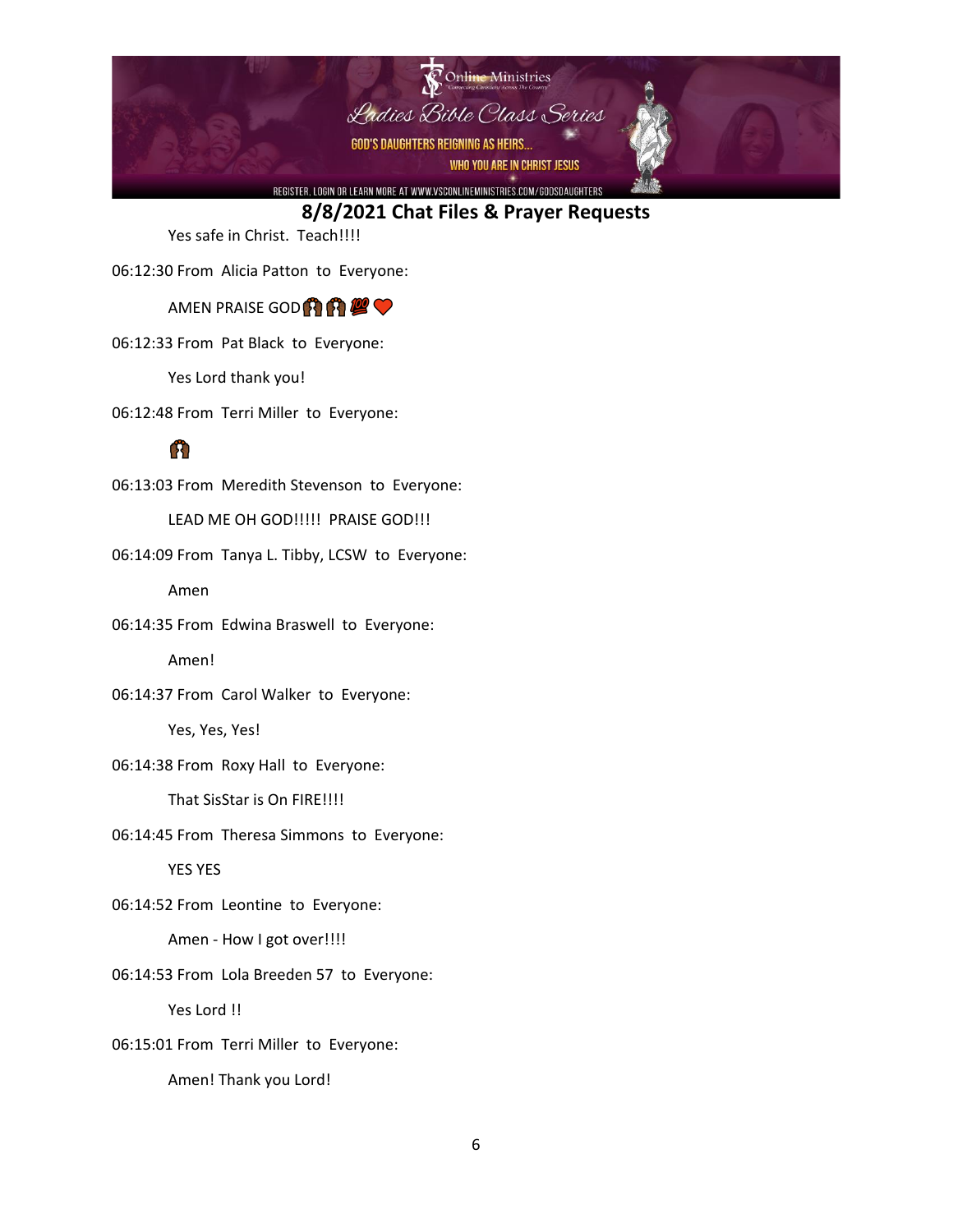

06:15:06 From Theresa Simmons to Everyone:

YES!!!!!!

06:15:14 From Rosemary's iPhone to Everyone:

Teach us Sis. Dye!!!!

06:15:24 From Roxy Hall to Everyone:

Praise God for my IF Testimony!!!

06:15:32 From Pat Black to Everyone:

Thank you Lord!

06:16:19 From Theresa Simmons to Everyone:

PRAISING GOD WHILE I WAIT ON HIM!!

06:16:20 From Elaine Wrice to Everyone:

HALLELUJAH He will see you through, I'm a witness!

06:16:33 From Alicia Patton to Everyone:

## **AAAOOOO**

06:17:00 From Roxy Hall to Everyone:

I KNOW!!!!!!

06:17:06 From Meredith Stevenson to Everyone:

I KNOW......FOR SURE

06:17:33 From Pat Black to Everyone:

I KNOW!

06:18:09 From Camille Wilson to Everyone:

God is on MY SIDE! I will focus on my CREATOR!

06:18:32 From Theresa Simmons to Everyone:

GOD IS GOD ALL BY HIMSELF

06:18:49 From Carol Walker to Everyone: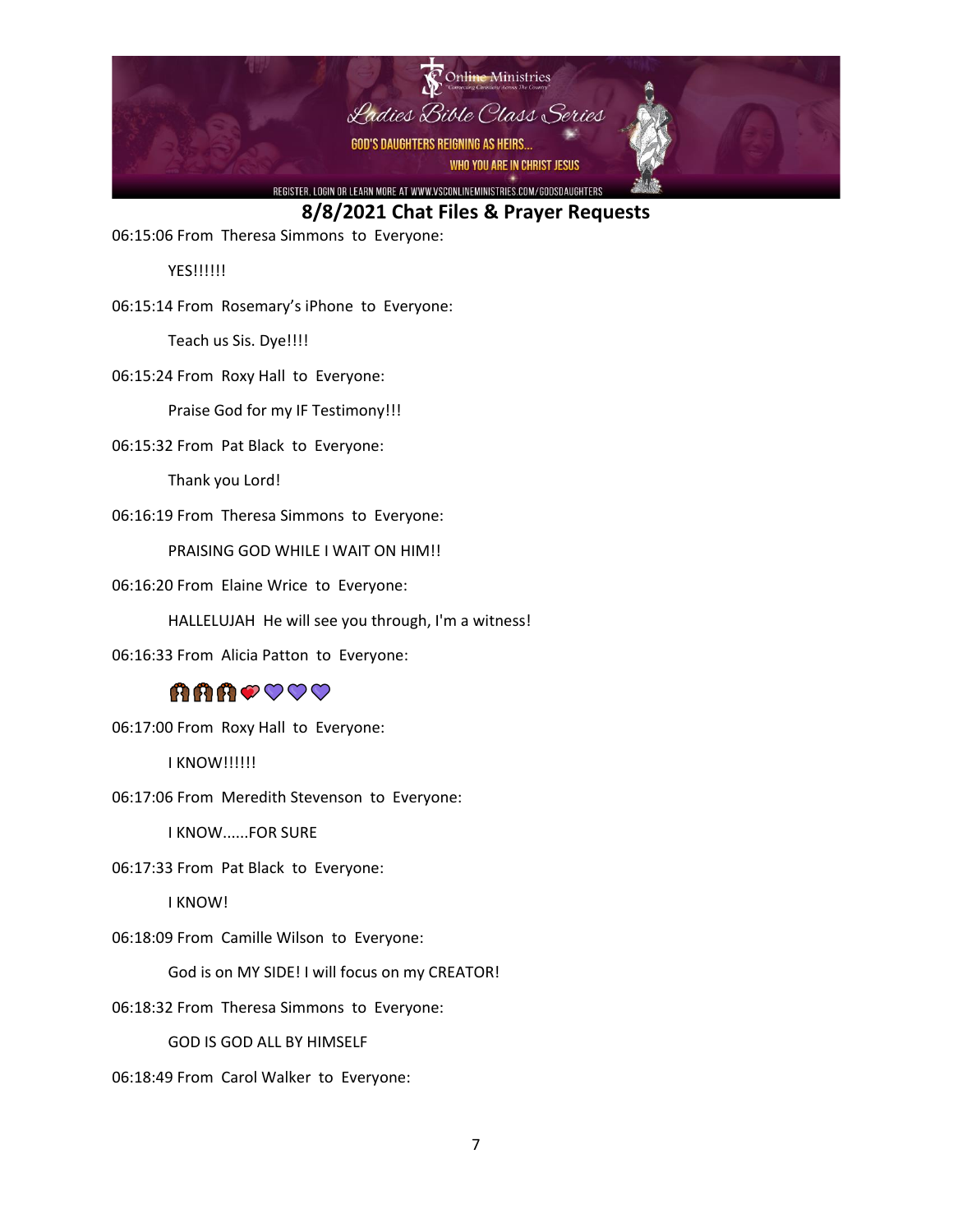

I may not understand but know there is a why, that God may reveal

06:19:02 From Rosemary's iPhone to Everyone:

LORD forgive me….

06:19:36 From Tamara GonGyrl Harley to Everyone:

yaaaaaaaaas

06:19:40 From Leontine to Everyone:

New Creature with New DNA!

06:19:48 From Rosemary's iPhone to Everyone:

Lead me Savior lest I stray!!!!!

06:19:50 From Roxy Hall to Everyone:

Praise God for my new DNA!!!!!

06:19:56 From Tamara GonGyrl Harley to Everyone:

change me OH GOD

06:20:03 From Sister Parker to Everyone:

DNA

06:21:30 From Camille Wilson to Everyone:

Yes, why am I still trying to act like the old me? I am a new creature in Christ! Praise God!

06:22:12 From Elaine Wrice to Everyone:

Lord I Thank you

06:22:16 From Terri Miller to Everyone:

Thank you Lord for being on my side!

06:22:31 From Rosemary's iPhone to Everyone:

Yes, Sis. Camille. Thank You Jesus!!!

06:22:45 From Tanya L. Tibby to Everyone:

Wow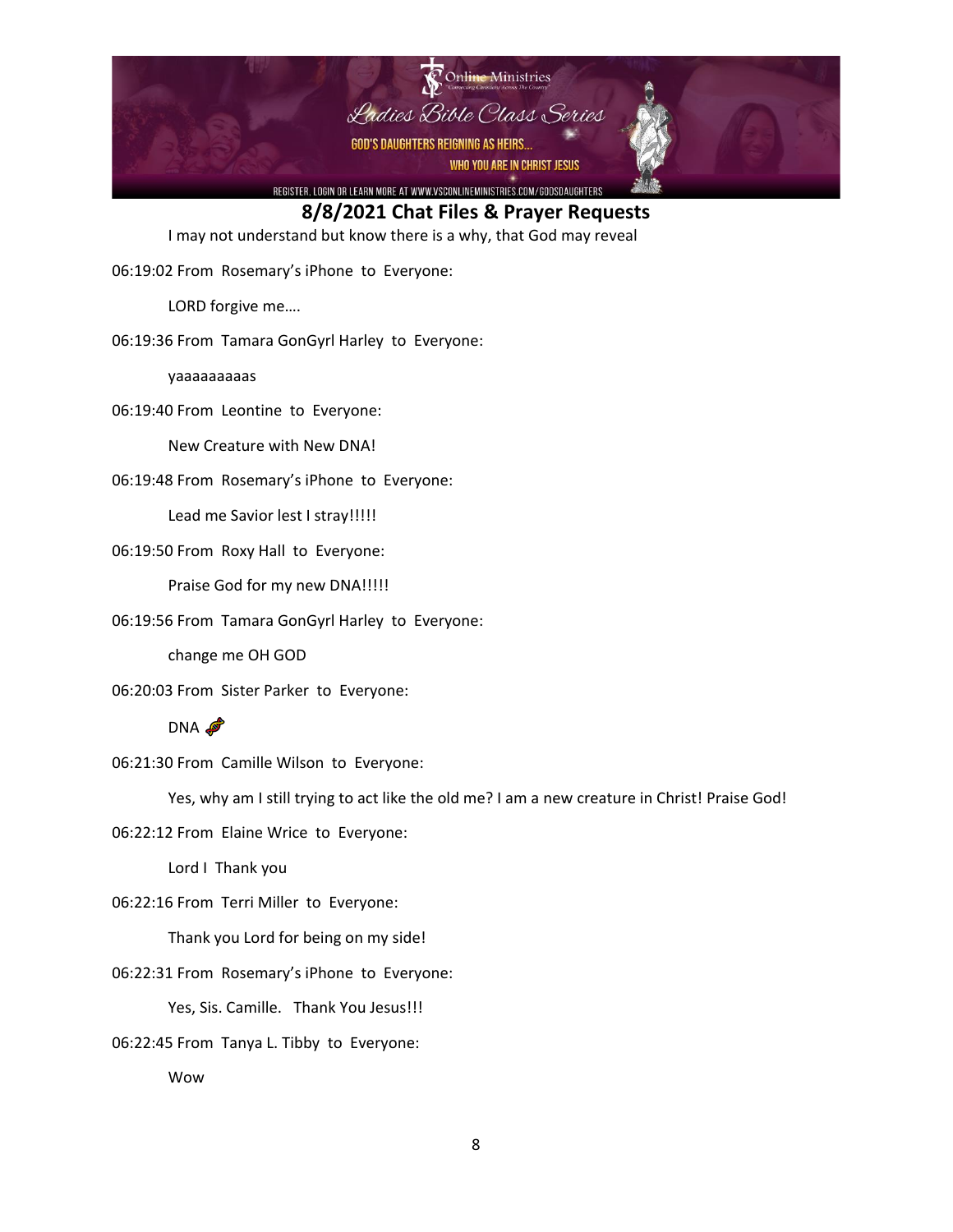

06:22:55 From Elaine Wrice to Everyone:

Thank you sooo much

06:23:07 From Tanya L. Tibby to Everyone:

I'm so moved Dr Dye... thank you

06:23:08 From Sister Parker to Everyone:

Drink water Sis Dye

06:23:18 From Theresa Simmons to Everyone:

Excellent message again

06:23:19 From Carol Walker to Everyone:

My DNA has bee changed in the Lord

06:23:20 From Amissa Green to Everyone:

Amen and thank you for that awesome lesson  $\bigcirc \bigcirc \bigcirc$ 

06:23:20 From Leontine to Everyone:

I know!

06:23:24 From Rosemary's iPhone to Everyone:

I KNOW!!!!!

06:23:27 From Audrey Armstrong to Everyone:

I KNOW!

06:23:29 From Terri Miller to Everyone:

I KNOW!

06:23:29 From iPhone to Everyone:

Thank you Sis. Dye for the awesome message and teaching

06:23:29 From Betty Jenkins to Everyone:

Thanks so much my sister

06:23:31 From Carol Walker to Everyone: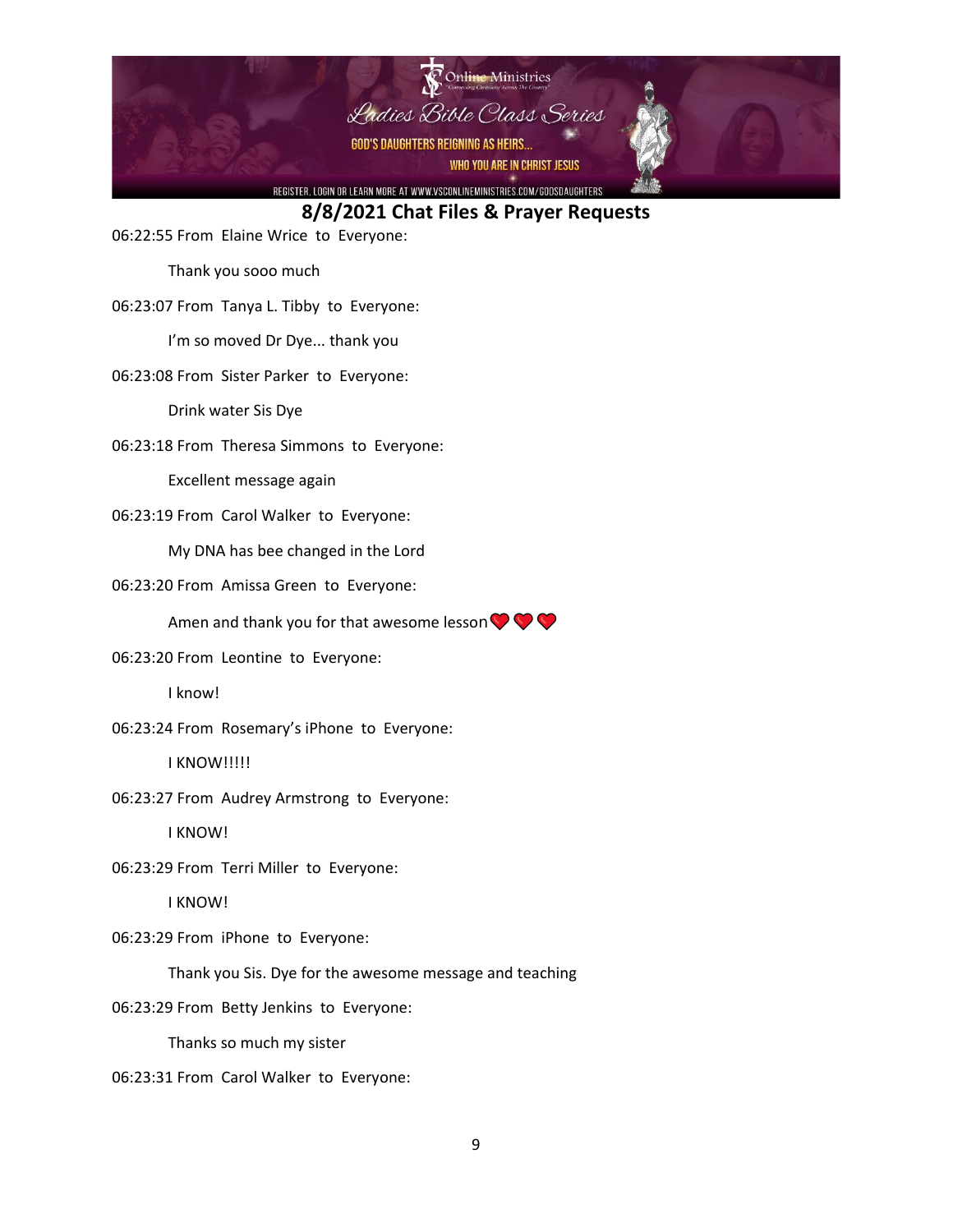

I KNOW!

06:23:32 From Theresa Simmons to Everyone:

Thank you Dr. Dye!

06:23:36 From Alicia Patton to Everyone:

#### AMEN AMEN PRAISE GOD  $\mathcal{O}\bigcirc\mathcal{O}$   $\mathcal{O}$   $\mathcal{O}$   $\mathbf{\hat{H}}$   $\mathbf{\hat{H}}$

06:23:37 From Abigail Prioleau to Everyone:

I know!!!!

06:23:41 From Pat Black to Everyone:

Thank you Lord continue to use Sis Dye

06:23:43 From Sister Parker to Everyone:

Dynamic

06:23:48 From Lola Breeden 57 to Everyone:

Thank you Dr. Dye!! Powerful lesson!I Know!

06:23:49 From Amissa Green to Everyone:

Gaining new DNA

06:23:50 From Rosemary's iPhone to Everyone:

My NEW DNA

06:23:52 From 54Patricia-Sandusky Oh to Everyone:

I know

06:23:54 From Alicia Patton to Everyone:

THANK YOU DR DYE  $\mathcal{Q} \bigcirc \bigcirc \bigcirc \bigcirc \bigcirc \bigcirc$ 

06:24:03 From Monica- to Everyone:

Thank you, Dr. Dye. Excellent and Powerful lesson!

06:24:09 From Rosemary's iPhone to Everyone:

PRAISE GOD!!!!!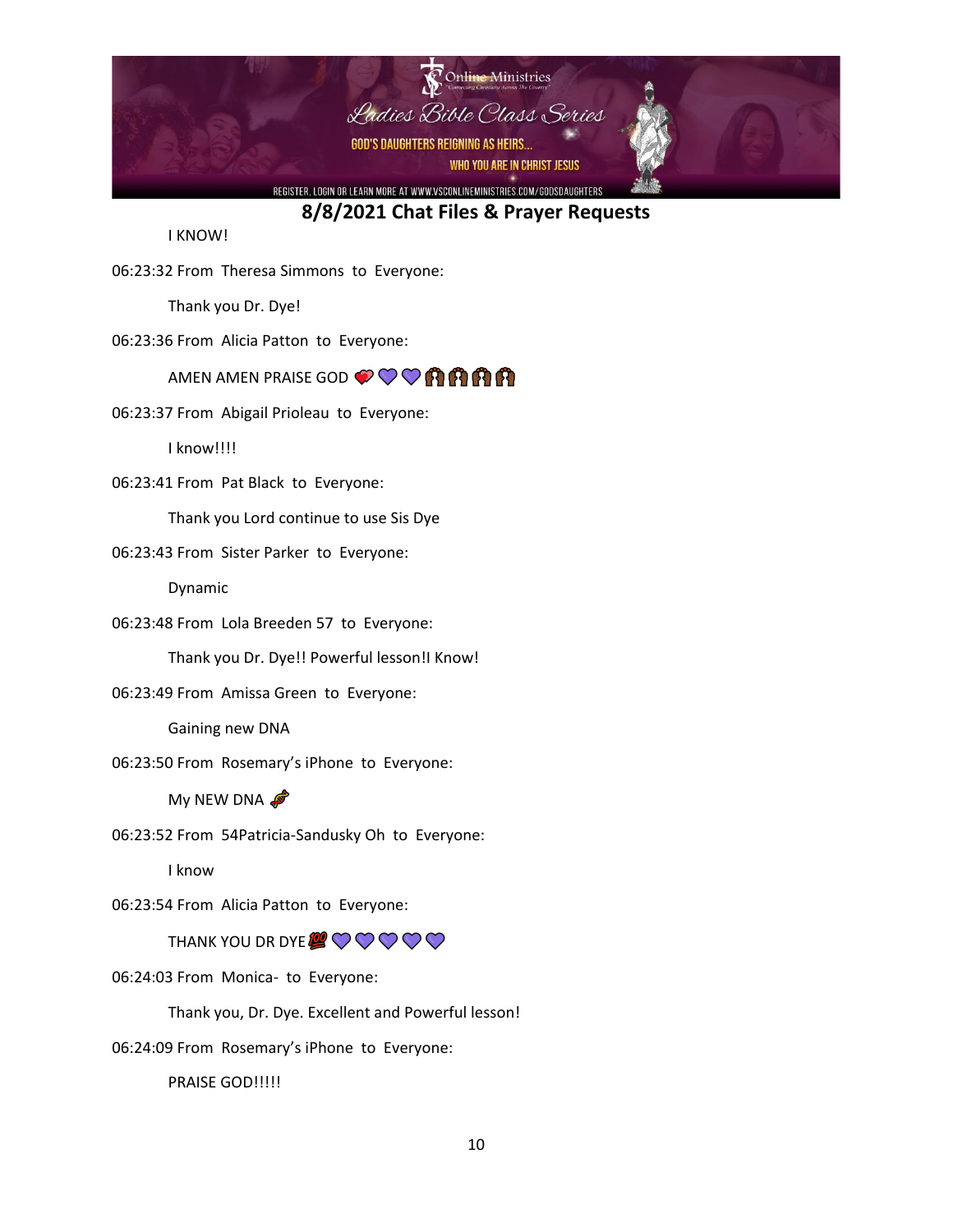

06:25:46 From Terri Miller to Everyone:

God is with me!

06:25:46 From Leontine to Everyone:

Conditional Christianity - Whoa!!

06:25:48 From Carol Walker to Everyone:

I know I've been Changed DNA

06:25:56 From Theresa Simmons to Everyone:

Vertical relationsip

06:25:57 From iPhone to Everyone:

Amen

06:26:14 From Meredith Stevenson to Everyone:

I KNOW FOR SURE!!!!

06:26:31 From Belinda Nelson to Everyone:

Amen!

06:27:25 From Sister Parker to Everyone:

Butterfly struggle is needed to strengthen.

06:27:29 From Vanessa Folsom to Everyone:

Struggle makes development/stronger

06:27:33 From Lola Breeden 57 to Everyone:

Please pray for my two sons and grandkids that have Covid

06:27:36 From Leontine to Everyone:

Put your prayer requests her

06:27:42 From Leontine to Everyone:

here

06:28:21 From Terri Miller to Everyone: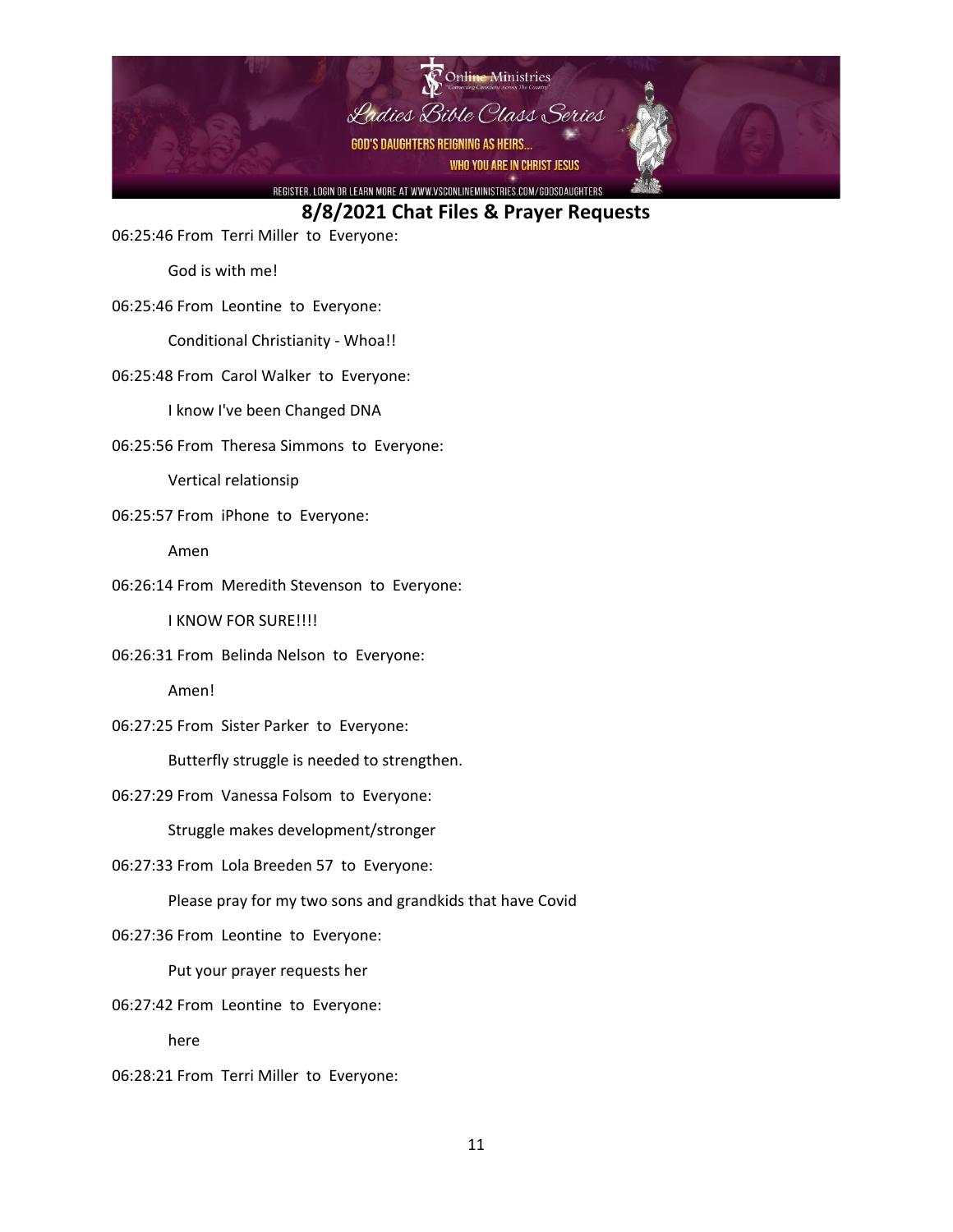

Please pray for my Mom.

06:28:35 From Sister Parker to Everyone:

Praying for you SisStar Carol. I pray it is only quarantined and the virus pass you by

06:28:44 From Sherita Lyles to Everyone:

Snap hug praise and love

06:28:46 From iPhone to Everyone:

Praying for you Sis

06:28:52 From Sherita Lyles to Everyone:

Love my Meredith

06:29:13 From Sister Parker to Everyone:

SisStar Meredith God is able.

06:29:29 From Terri Miller to Everyone:

Praying Sis. Meredith.

06:29:32 From Theresa Simmons to Everyone:

YES, Sis Meredith I will Pray fervently for you

06:29:37 From Carol Walker to Everyone:

My son in Love is sick with COVID19, Daughter and grandson is negative, I am going to see if I can be tested today if not Thursday. Pray I am negative too. I have been vaccinated, and feel Well. Just being safe so staying home 10 days. Pray Ryan fells better soon & beats CIVID19

06:32:15 From Patricia Ruffin to Everyone:

Prayers to move forward from my past, help me to trust and just know He . I am asking for strength to believe the signs He shows me.

06:32:39 From Patricia Ruffin to Everyone:

just know Him

06:33:21 From felecia stowers to Everyone:

Pray for me as I start therapy tomorrow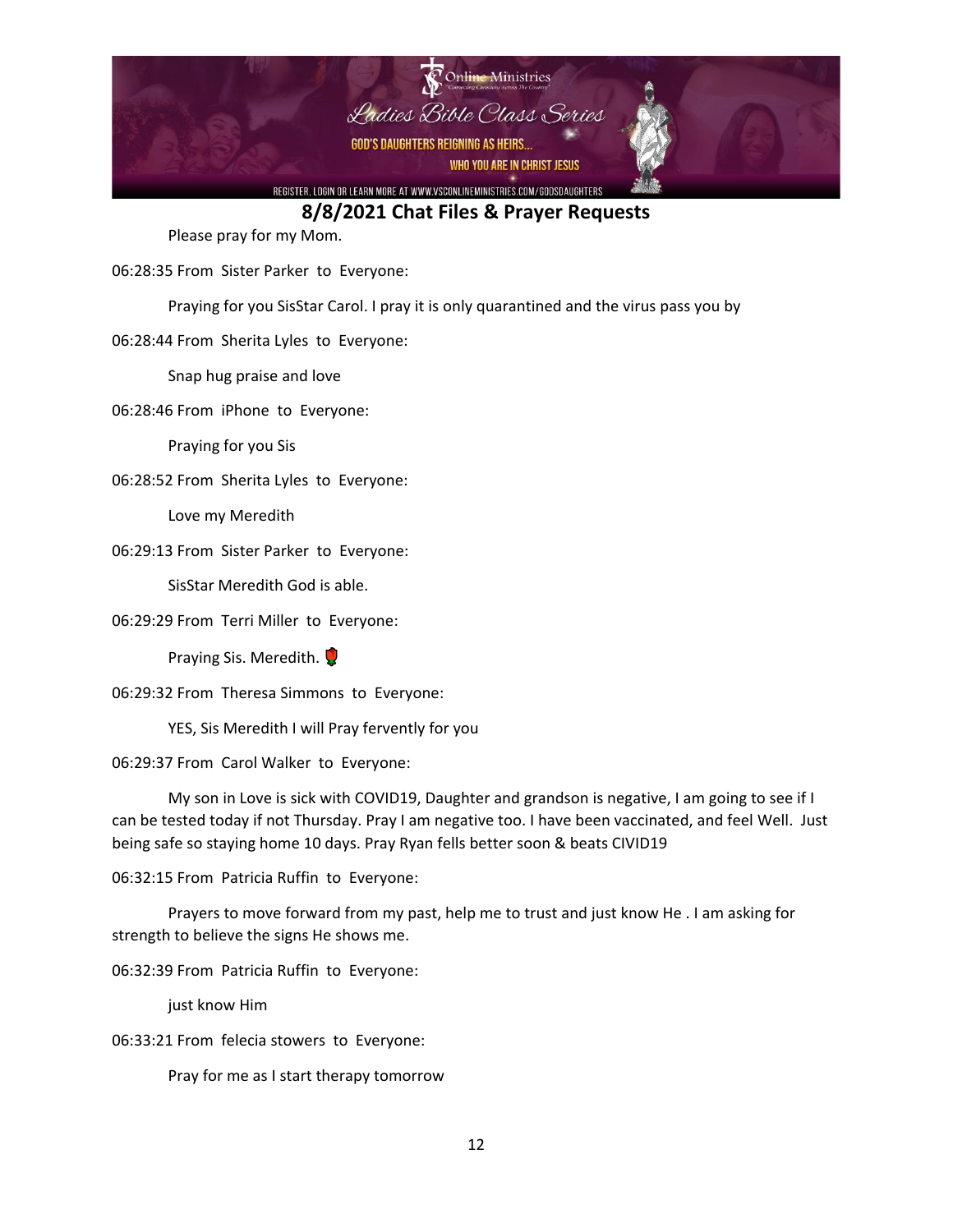

06:33:48 From Odette's iPhone to Everyone:

Please continue to pray for my daughter Aiyanna

06:33:57 From Meredith Stevenson to Everyone:

THANK YOU SISTERS!!!!!

06:35:51 From Theresa Simmons to Everyone:

vertical relationship, praying, talking, and listening to God

06:36:13 From Sister Parker to Everyone:

Adding all requests to my prayer list. Will be praying for every sister

06:37:31 From Sister Parker to Everyone:

I don't want to be like Peter believe that I have enough faith till put you the test

06:37:47 From Leontine to Everyone:

@sis Parker - AMEN

06:38:18 From Theresa Simmons to Everyone:

To Love God is to Trust God!

06:39:09 From Sister Parker to Everyone:

God puts us on pause so we can get closer to Him. We don't always use that time for Him.

06:40:55 From Patricia Ruffin to Everyone:

preach Winda!

06:40:56 From Leontine to Everyone:

Where does our TRUST lie?

06:41:01 From iPhone to Everyone:

Amen Sis

06:41:12 From Terri Miller to Everyone:

Yes ma'am

06:41:17 From Belinda Nelson to Everyone: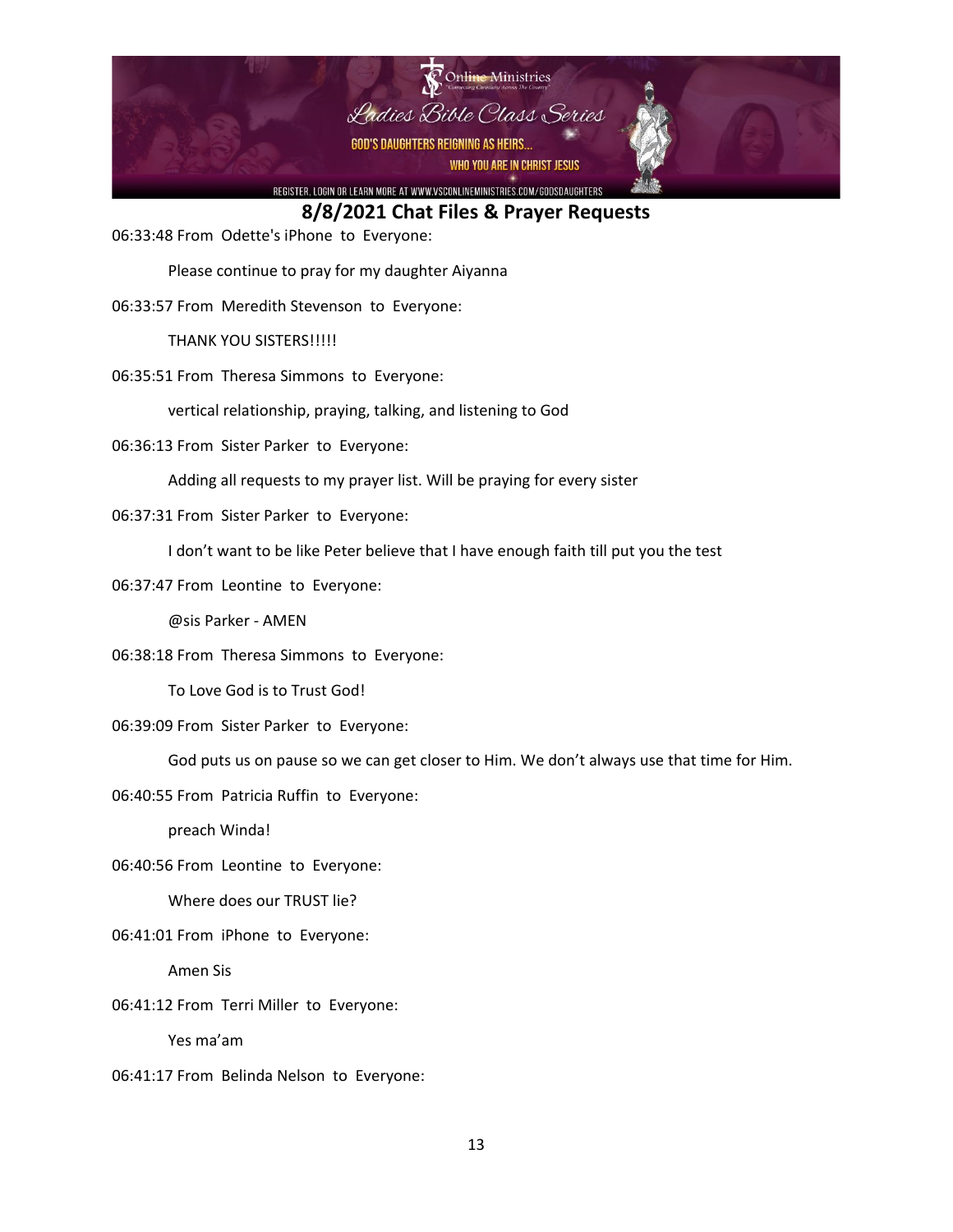

Make it plain, Sis. Winda!!!

06:41:22 From Sherita Lyles to Everyone:

Praise God

06:41:58 From Theresa Simmons to Everyone:

can you hear me

06:42:09 From iPhone to Everyone:

Pray for me and my health please!

06:42:21 From Angela to Everyone:

Amen! Flying on an airplane is one of the greatest forms of faith.

06:42:38 From Leontine to Everyone:

Who's on IPhone

06:42:45 From Terri Miller to Everyone:

Praying for you Sis. Roxy and all Sisstars

06:43:00 From Patricia Ruffin to Everyone:

My mom Minnie Ruffin is going to have surgery again

06:43:00 From Odette's iPhone to Everyone:

I am on my iPhone

06:43:55 From Carol Walker to Everyone:

Sis Star Simmons can not hear you bad connection.

06:43:55 From Winda Birt to Everyone:

Praying for all my sistas!

06:45:55 From iPhone to Everyone:

Always a blessing

06:45:59 From Tiffany Tunsil to Everyone:

Springtime was on fire today  $\bigcirc$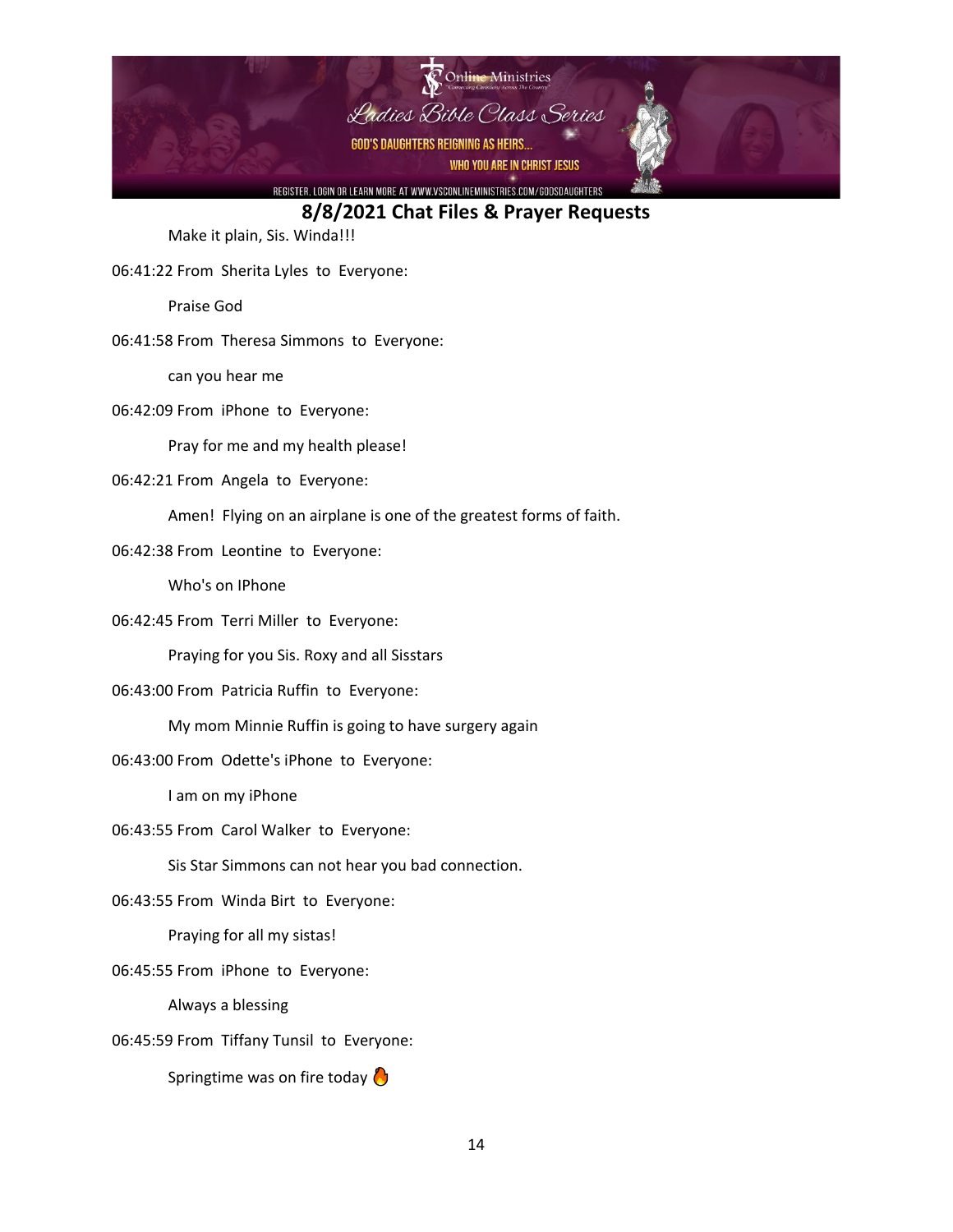

06:46:11 From Terri Miller to Everyone:

Harvest Time SisStars are a blessings!

06:46:51 From Alicia Patton to Everyone:

AMEN AMEN THANK YOU SO MUCH FOR BLESSING ME  $\bigcirc \bigcirc \bigcirc$ 

HOPPING OFF FOR SERVICE, PLEASE PRAY FOR STRENGTH FOR ME & MY FAMILY AMEN LOVE YOU ALL V V V V

06:47:19 From Patricia Ruffin to Everyone:

Prayers for your son to let God use him. Safe travels

06:47:42 From Terri Miller to Everyone:

Praise God! Sis. Leontine love you.

06:48:14 From Amissa Green to Everyone:

Requesting prayers for a successful start to the school year for teachers students and parents

06:48:57 From Patricia Price to Everyone:

have to leave. Have a blessed Day

06:50:08 From Terri Miller to Everyone:

Yes! Praying Sis. Amissa. Lord cover them all.

06:50:17 From Tiffany Tunsil to Everyone:

Bye everyone

06:50:31 From Tiffany Tunsil to Everyone:

Have a great worship  $\heartsuit$ 

06:50:47 From Tiffany Tunsil to Everyone:

Springtime sistars you will get a text from me

06:51:01 From Tiffany Tunsil to Everyone:

Leaving for worship

06:52:46 From Chariss Rausaw to Everyone: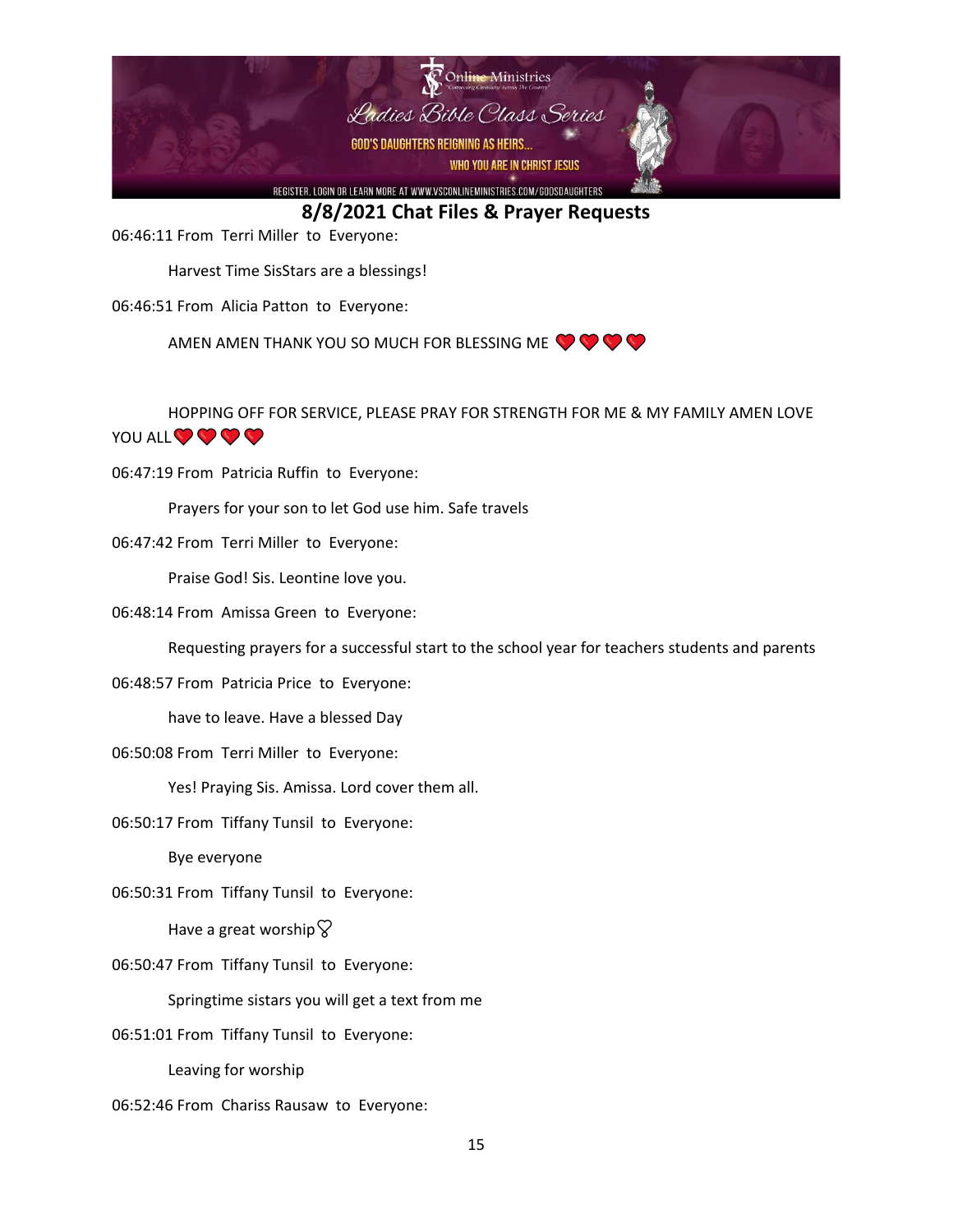

prayers for the Blanton family, specifically Deytron. prayers for his health. prayers for myself

06:53:41 From Angela Mitchell to Everyone:

Prayers for the Mitchell family

06:54:49 From Terrie Miller to Everyone:

Pray for traveling grace for Mikita and myself and other fam members as we fly to Atlanta to take my granddaughter to Spelman to start her freshman year!!

06:55:10 From Pat Black to Everyone:

Love my sisters got to go but I was lifted up,this ministry has helped me grow and let go.

06:55:32 From Rosemary's iPhone to Everyone:

Please pray for my entire family.

We buried a niece over the weekend she was only 37 yrs of age. Pray for my sister that she will learn to release, let go and allow GOD to lead the way.

06:56:10 From felecia stowers to Everyone:

I thank you SisStars this was for me today. Thank you for Blessing me

06:57:43 From Rosemary's iPhone to Everyone:

Yes Yes **A** 

06:57:53 From Terri Miller to Everyone:

Praying Terrie M., Rosemary, Meredith, Roxy, Sis. Black, Carol, and all of you who are asking.

06:58:54 From Pat Black to Everyone:

Asking pray for our youth minister Jacory Sermon having surgery,kidney problem.

06:59:46 From felecia stowers to Everyone:

Amen Amen and Amen AAA

07:01:45 From Cydney Tucker Barnes to Everyone:

Please pray for my grandson La'Ryan JR. He is loss in his own world and been using drugs. Pray for his safety. I trust God over my grandson

07:01:54 From iPhone to Everyone: